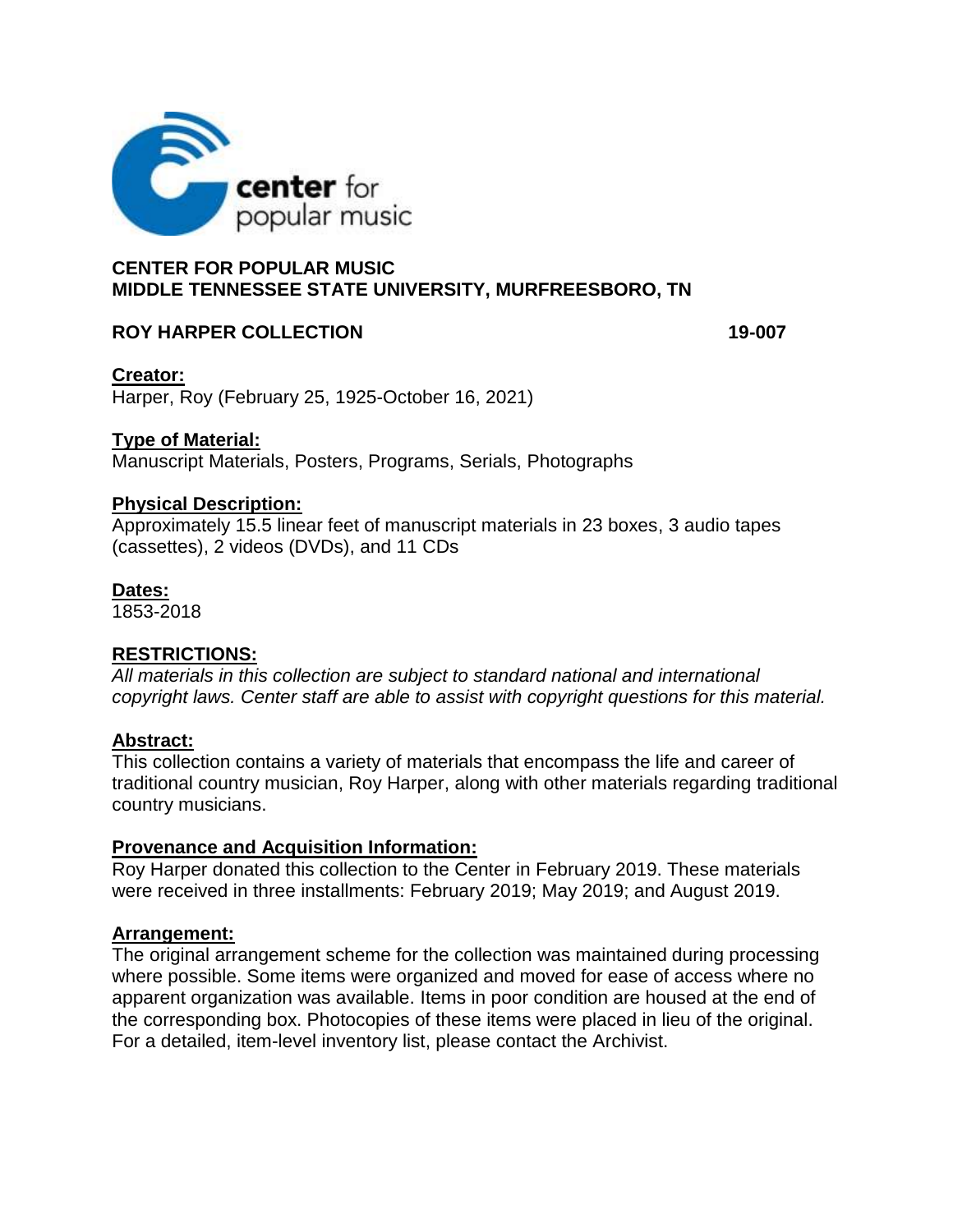### **Subject/Index Terms:**

Harper, Roy Traditional Country Music Roy Harper Fan Club Bellar, Johnny The Sand Mountain Boys Bynum, Blake Rodgers, Jimmie Jimmie Rodgers Fan Club Swatzell, Tom Montana, Patsy Yodeling – "Blue Yodel" Music Education Materials Manchester (Tenn.) Folklife Heritage Award

## **Agency History/Biographical Sketch:**

Roy Harper was born on 1925 in Coffee County, Tennessee. As a boy, the railroad songs of Jimmie Rodgers, "The Singing Brakeman", inspired Harper. By the age of twenty, Harper gained similar experiences in railroad jobs and performing across the country. He later performed many of Rodgers' songs in Jimmie Rodgers-related festivals and in his own performances. While in Manchester, Tennessee in the 1940s and 1950s, he partnered with Blake Bynum in the Sand Mountain Boys, gaining recognition throughout the state. In the 1960s, Harper began recording both "blue yodels" and sentimental songs all while working as a self-taught painter of railroad scenes from his past. Harper represented Tennessee in a 1986 Smithsonian Festival of American Folklife program. In 2003, Harper received the Governor's Arts Folklife Heritage Award. He gained fans both throughout the United States and internationally. Later in life, he continued an active tour schedule at regional festivals and music programs, as well as performed for students to teach about traditional country music. [Paragraph written by Roby Cogswell, taken from Tennessee Arts Commission award]

## **Scope and Content:**

Box 1 ("Newspapers") contains various full-page and clippings of newspapers about Roy Harper, performances, or other musicians dating from approximately 1973-2013. It also contains photographs, mixed correspondence, and performance materials approximately dating from 1989-2014. This box was organized into 13 folders in original order taken from a 3-ring binder labeled "Newspapers."

Box 2 (Periodicals and Publications) contains various periodicals and publications dated from 1889-2018. These items are organized into 7 folders first by type, then in chronological order when possible.

Box 3 ("Letters") contains both business and personal correspondence. While the recipient is predominantly Roy Harper, there are a few exceptions. These materials were originally stored together in a binder labeled "Letters". The box is organized into 14 folders in original order.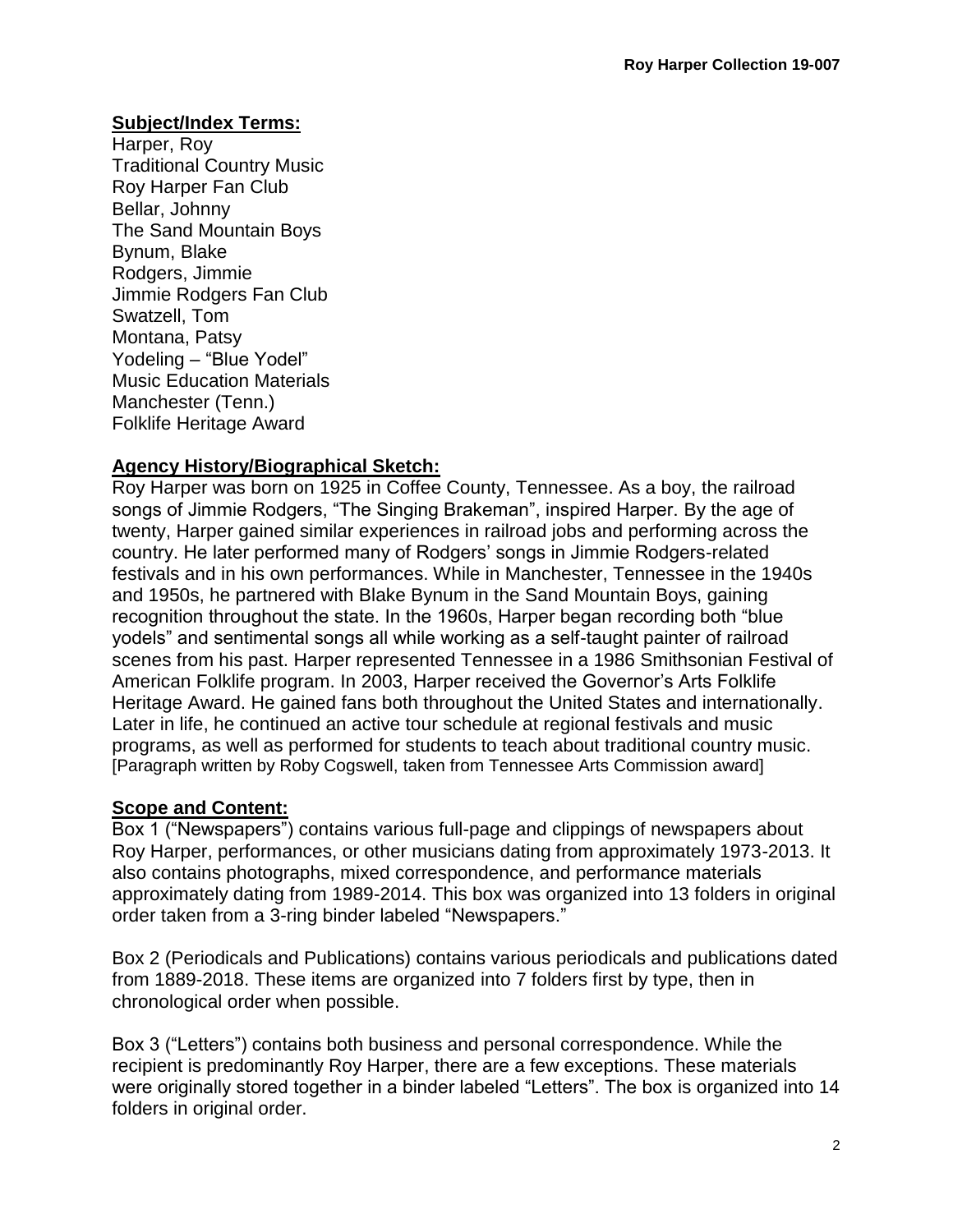Box 4 ("Letters Vol. 2") contains various personal and business correspondence. While the recipient is predominantly Roy Harper, there are a few exceptions. These materials were originally stored together in a binder labeled, "Letters Vol. 2". This box is organized into 9 folders in original order.

Box 5 (Correspondence, Festival/Performance Materials, and Miscellaneous) contains correspondence, articles, performance materials, and miscellaneous papers placed in chronological order when possible for folders 1-2. Folders 3-9 are organized by original order and the manuscripts were originally stored in a binder. There are 9 total folders in this box.

Box 6 ("Letters / Show Dates / Pass Outs Etc.") contains a mixed collection of correspondence, promotional material, and miscellaneous performance materials. This collection was housed originally in a binder labeled, "Letters/Show Dates/Pass Outs Etc.". The contents are organized into 11 folders and are in original order.

Box 7 (Festival/Performance Materials, Images, and Articles) includes documents relating to performances and festivals, such as promotional materials, correspondence, contracts, articles, and photographs. There are 6 folders in this box. Documents are organized first by type, then chronologically where possible.

Box 8 ("My Stuff", "Letters + Fan Also", and "My Stuff/R.H. Stack") contains 3 sets of folders organized by the creator. The names of the folders are in accordance with the creator's label of it. "My Stuff" has items such as miscellaneous articles, promotional materials, and festival/performance materials. "Letters + Fan Also" primarily contains correspondence and photographs. "My Stuff / R.H. Stack" contains miscellaneous items such as promotional materials, correspondence, photographs, and articles. The folders are organized by original order for each set. There are a total of 11 folders in this box.

Box 9 ("Mixed! Good Stuff") contains article clippings, photographs, programs, and miscellaneous manuscript materials. This collection was originally organized in a binder named, "Mixed! Good Stuff". There are a total of 9 folders organized in original order.

Box 10 (Material About Other Musicians) contains materials such as newspapers and clippings, periodicals, photographs, correspondence, and other documents regarding musicians other than Roy Harper. These materials were originally divided into labeled folders. This separation has continued into the current organization with corresponding labels. Many folders are organized by the type of document with a few folders organized chronologically, by subject, or by original order. There are 19 folders total.

Box 11 (Oversized Loose Newspapers and Articles) contains oversized newspapers and articles dating from 1986-2014. These documents are organized in chronological order where possible.

Box 12 (Scrapbook) contains the contents of a scrapbook, which has been transferred to an acid-free, archival box. There are primarily photographs, newspaper and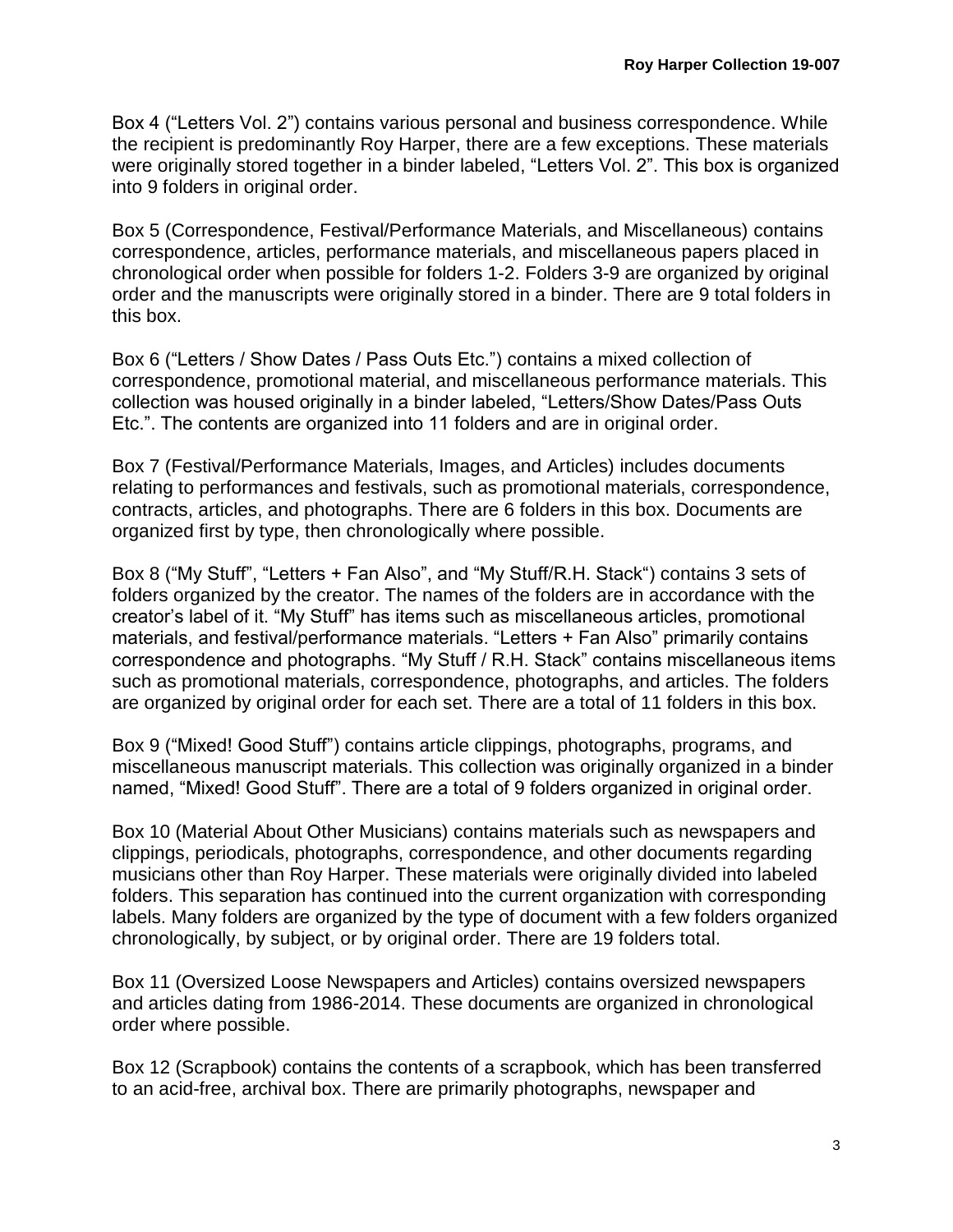periodical clippings, and correspondence. Many of these contents have handwritten notes on them. The contents are organized in original order.

Box 13 (Photo Album #1) contains a green photo album that contains primarily photographs and newspaper clippings. There were loose materials (items not attached to album) throughout and are now located within folders for preservation purposes. All items are in original order, including the loose materials.

Box 14 (Photo Album #2) contains an original photo album with primarily photographs. There are a few documents and newspaper clippings. The original album is intact, and the contents are in original order.

Box 15 (Photographs and Miscellaneous) contains primarily photographs, correspondence, and magazine clippings. Folder 1 through 3 originally were stored in a folder labeled "Photographs". Folders 1 through 3 are organized in original order. Folders 4 through 7 were originally loose items in the boxes the collection arrived in and are currently organized by subject.

Box 16 (Handwritten Song Lists and Set/Song Lyrics) contains documents with handwritten song lyrics and set/song lists. There are 7 folders total in this box plus 1 folder containing items in poor condition. Items are organized by type and content. Folders 1-4 contain documents that only contain song lyrics. Folders 5-7 contain documents that either contain a mixture of song lyrics and set/song lists or solely contain either song lyrics or set/song lists. Some papers contain remnants of glue or tape and were separated when safe and possible.

Box 17 (Set/Song Lists and Handwritten Song Lyrics) contains a mixture of typed or handwritten set/song lists and handwritten song lyrics and are organized by contents. There are 11 folders total in this box plus 1 folder containing items in poor condition.

Box 18 (Sheet Music and Typed Song Lyrics) contains sheet music and typed song lyrics. The documents are divided into 4 folders and are organized by content. There is 1 folder at the end of the box containing items in poor condition.

Box 19 (Festival/Performance Posters (1987-1999 and Undated)) contains oversized festival/performance posters. They are organized chronologically where possible.

Box 20 (Oversized Handwritten Set/Song Lists and Lyrics: Paper) contains oversized handwritten set/song lists and handwritten lyrics written on paper.

Box 21 (Handwritten Set/Song Lists and Lyrics: Paper and Cardboard) contains handwritten set/song lists and handwritten song lyrics. Materials in this box include paper, cardboard, and/or a mix thereof. Some materials contained tape or glue and were removed when safe and possible.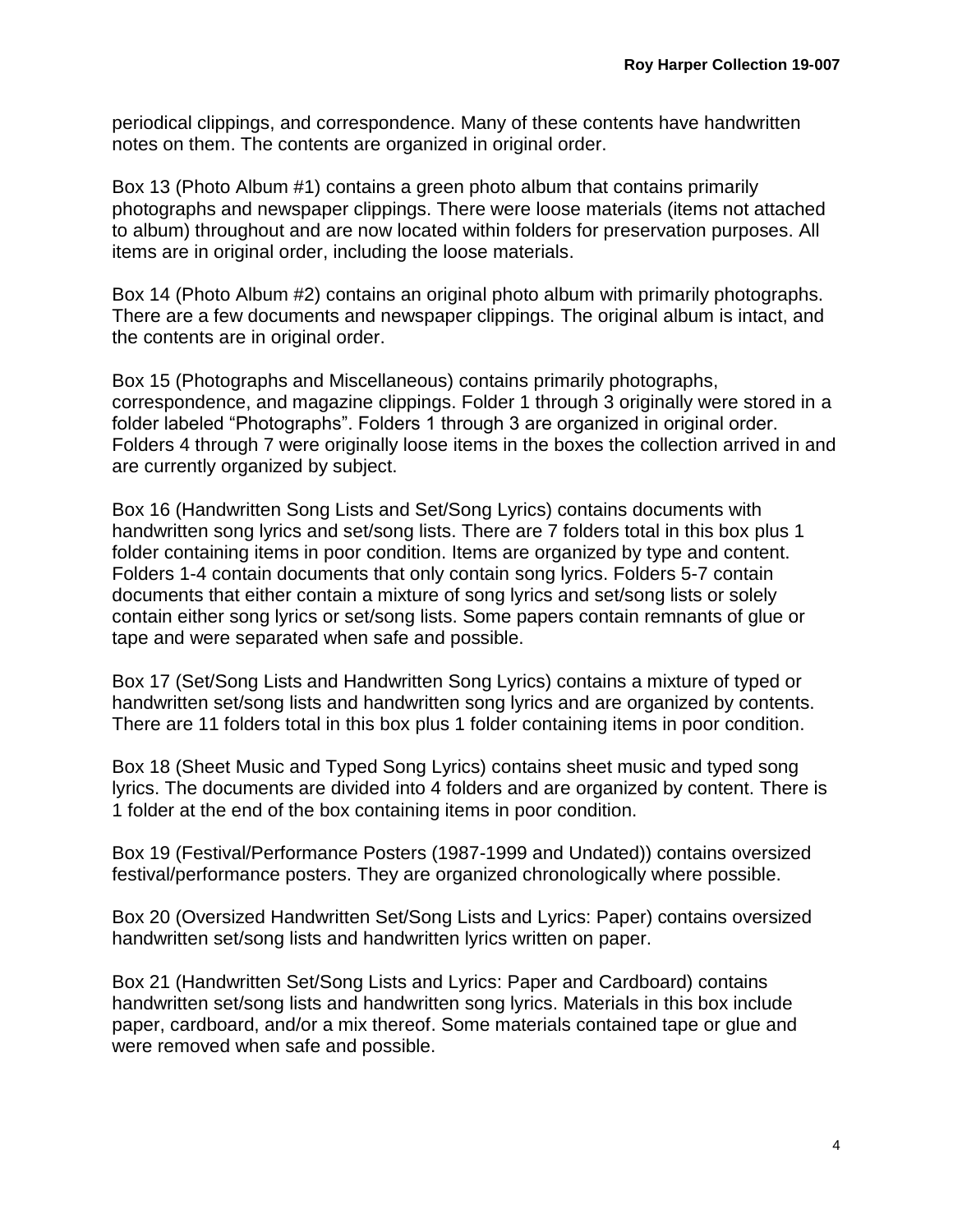Box 22 (Handwritten Set/Song Lists and Lyrics: Paper and Cardboard) contains handwritten set/song lists and handwritten song lyrics. Materials in this box include paper, cardboard, and/or a mix thereof. Some materials contained tape or glue and were removed when safe and possible

Box 23 (Handwritten Set/Song Lists and Lyrics: Paper and Cardboard) contains handwritten set/song lists and handwritten song lyrics. Materials in this box include paper, cardboard, and/or a mix thereof. Some materials contained tape or glue and were removed when safe and possible.

### **Collections Contents (Box/Folder):**

**Box # Folder # Description: Box 1 "Newspapers"**

[13 folders with contents originally housed in a 3-ring binder labeled "Newspapers" by the creator]

#### **Box 2 Periodicals and Publications**

| Folder 1            | "The 8 <sup>th</sup> Annual TVOTFA Convention" |
|---------------------|------------------------------------------------|
| Folder 2            | Periodicals 1899-1964                          |
| Folder 3            | Periodicals/Publications 1968-1978             |
| Folder 4            | Periodicals 1986-1992                          |
| Folder 5            | Periodicals/Publications 1992-1995             |
| Folder 6            | Periodicals/Publications 1996-2018             |
| Folder <sub>7</sub> | <b>Undated Published Documents</b>             |

## **Box 3 "Letters"**

[14 folders with contents originally housed in a 3-ring binder labeled "Letters" by the creator]

## **Box 4 "Letters Vol. 2"**

[9 folders with contents originally housed in a 3-ring binder labeled "Letters Vol. 2" by the creator]

## **Box 5 Correspondence, Festival/Performance Materials, and Miscellaneous**

- Folder 1 Correspondence 1942-1998
- Folder 2 Correspondence 2001-2016 and Undated
- Folder 3 Correspondence (Original Order 1 of 7)
- Folder 4 Articles and Performance Materials (Original Order 2 of 7)
- Folder 5 Correspondence and Church Program (Original Order 3 of 7)
- Folder 6 Correspondence and Article (Original Order 4 of 7)
- Folder 7 Correspondence and Article (Original Order 5 of 7)
- Folder 8 Article and Correspondence (Original Order 6 of 7)
- Folder 9 Correspondence and Articles (Original Order 7 of 7)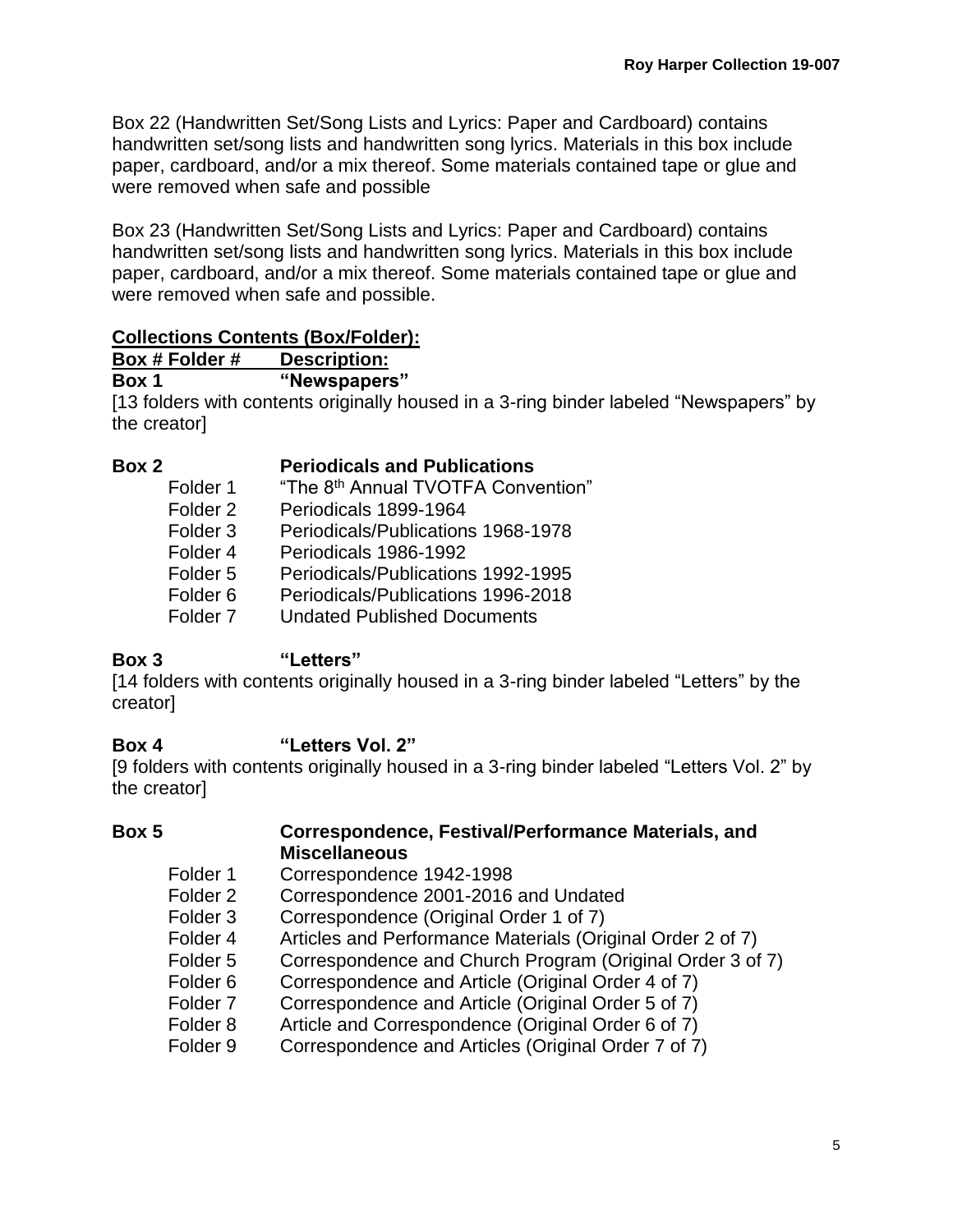## **Box 6 "Letters / Show Dates / Pass Outs Etc."**

[11 folders with contents originally housed in a 3-ring binder labeled "Letters / Show Dates / Pass Outs Etc." by the creator]

## **Box 7 Festival/Performance Materials, Images, and Articles**

- Folder 1 2011 73<sup>rd</sup> National Folk Festival (Nashville) Materials
- Folder 2 Festival/Performance Materials 1986-1998
- Folder 3 Festival/Performance Materials 2003-2016
- Folder 4 Festival/Performance Materials, Unknown Year and Undated
- Folder 5 Miscellaneous
- Folder 6 Miscellaneous

## **Box 8 "My Stuff", "Letters + Fan Also", and "My Stuff / R.H. Stack"**

Folder 1 "My Stuff" (1 of 5) Folder 2 "My Stuff" (2 of 5) Folder 3 "My Stuff" (3 of 5) Folder 4 "My Stuff" (4 of 5) Folder 5 "My Stuff" (5 of 5) Folder 6 "Letters + Fan Also" (1 of 4) Folder 7 "Letters + Fan Also" (2 of 4) Folder 8 "Letters + Fan Also" (3 of 4) Folder 9 "Letters + Fan Also" (4 of 4) Folder 10 "My Stuff / R.H. Stack" (1 of 2) Folder 11 "My Stuff /R.H. Stack" (2 of 2)

# **Box 9 "Mixed! Good Stuff"**

[9 folders with contents originally housed in a 3-ring binder labeled "Mixed! Good Stuff" by the creator]

## **Box 10 "Material About Other Musicians**

- Folder 1 "Roy Acuff + 1 page on Bill Monroe"
- Folder 2 "Hank: All About Hank's Last Show"
- Folder 3 "Jimmie Rodgers Stuff"
- Folder 4 "All in this Jimmie Rodgers File" (1 of 4)
- Folder 5 "All in this Jimmie Rodgers File" (2 of 4)
- Folder 6 "All in this Jimmie Rodgers File" (3 of 4)
- Folder 7 "All in this Jimmie Rodgers File" (4 of 4)
- Folder 8 "Jimmie Dale Cor"
- Folder 9 "Slim Rinehart / Gene Austin + More at Border Station"
- Folder 10 "Sonny Rodgers"
- Folder 11 "Goober"
- Folder 12 "Clayton McMichen / Letters from J. Rodgers / Daughter"
- Folder 13 "Slim Bryant Misc. + Letters To Me"
- Folder 14 "Wade Mainer"
- Folder 15 "Raymond Hall / Millington / 'Babe' Howard"
- Folder 16 "Lonnie Glossom"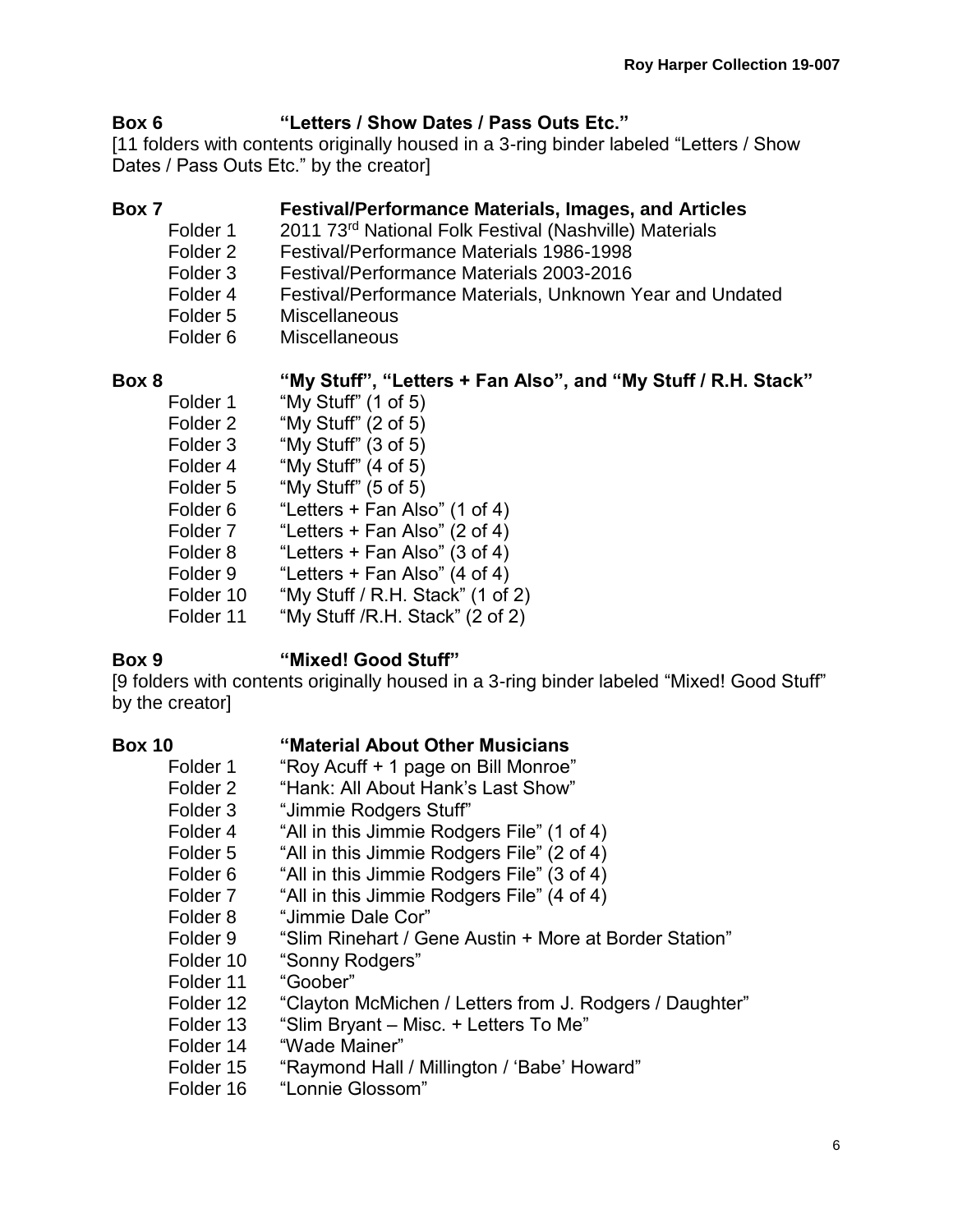| Folder 17           | "Henry Young" (1 of 3)                              |
|---------------------|-----------------------------------------------------|
| Folder 18           | "Henry Young" (2 of 3)                              |
| Folder 19           | "Henry Young" (3 of 3)                              |
| <b>Box 11</b>       | <b>Oversized Loose Newspapers and Articles</b>      |
| <b>Box 12</b>       | <b>Scrapbook</b>                                    |
| <b>Box 13</b>       | <b>Photo Album #1</b>                               |
| <b>Box 14</b>       | <b>Photo Album #2</b>                               |
| <b>Box 15</b>       | <b>Photographs and Miscellaneous</b>                |
| Folder 1            | "Photographs" (1 of 3)                              |
| Folder <sub>2</sub> | "Photographs" (2 of 3)                              |
| Folder <sub>3</sub> | "Photographs" (3 of 3)                              |
| Folder 4            | Miscellaneous Photographs (1 of 2)                  |
| Folder 5            | Miscellaneous Photographs (2 of 2)                  |
| Folder <sub>6</sub> | Miscellaneous Photographs and Correspondence        |
| Folder <sub>7</sub> | Miscellaneous Photographs and Magazine Clippings    |
| <b>Box 16</b>       | <b>Handwritten Song Lyrics and Set/Song Lists</b>   |
| Folder 1            | Handwritten Song Lyrics (1 of 4)                    |
| Folder <sub>2</sub> | Handwritten Song Lyrics (2 of 4)                    |
| Folder <sub>3</sub> | Handwritten Song Lyrics (3 of 4)                    |
| Folder 4            | Handwritten Song Lyrics (4 of 4)                    |
| Folder <sub>5</sub> | Handwritten Song Lyrics and Set/Song Lists (1 of 3) |
| Folder <sub>6</sub> | Handwritten Song Lyrics and Set/Song Lists (2 of 3) |
| Folder <sub>7</sub> | Handwritten Song Lyrics and Set Song Lists (3 of 3) |
| <b>Box 17</b>       | Set Song Lists and Handwritten Song Lyrics          |
| Folder 1            | Set Lists/Song Lists                                |
| Folder <sub>2</sub> | Handwritten Set/Song Lists with Notes               |
| Folder <sub>3</sub> | <b>Handwritten Song Lyrics</b>                      |
| Folder 4            | Handwritten Song Lyrics and Set/Song Lists (1 of 8) |
| Folder <sub>5</sub> | Handwritten Song Lyrics and Set/Song Lists (2 of 8) |
| Folder <sub>6</sub> | Handwritten Song Lyrics and Set/Song Lists (3 of 8) |
| Folder <sub>7</sub> | Handwritten Song Lyrics and Set/Song Lists (4 of 8) |
| Folder <sub>8</sub> | Handwritten Song Lyrics and Set/Song Lists (5 of 8) |
| Folder <sub>9</sub> | Handwritten Song Lyrics and Set/Song Lists (6 of 8) |
| Folder 10           | Handwritten Song Lyrics and Set/Song Lists (7 of 8) |
| Folder 11           | Handwritten Song Lyrics and Set/Song Lists (8 of 8) |
| <b>Box 18</b>       | <b>Sheet Music and Typed Song Lyrics</b>            |
| Folder 1            | Sheet Music (1 of 2)                                |

Folder 2 Sheet Music (2 of 2)